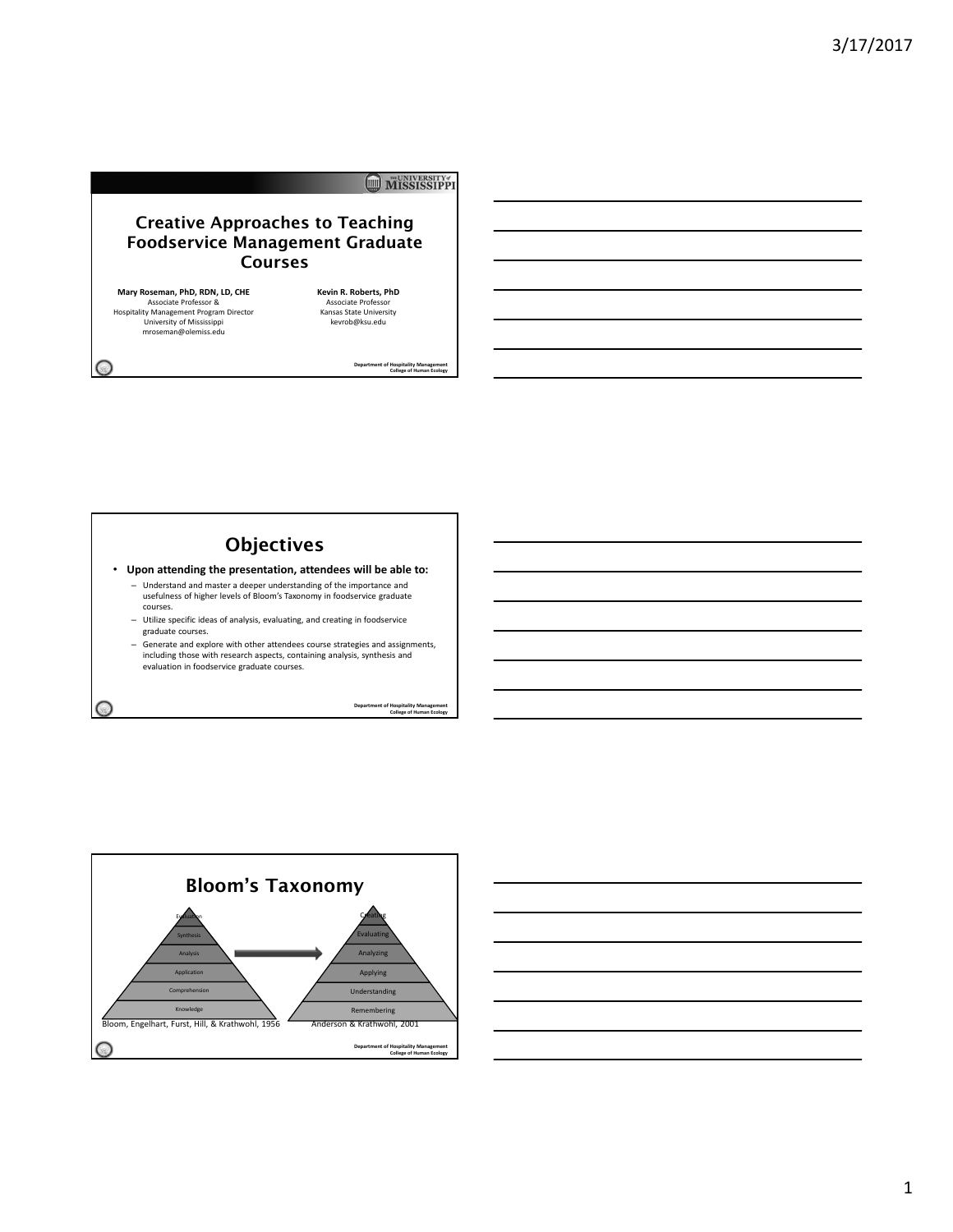

| $\overline{\phantom{a}}$ | ,我们也不会有一个人的事情。""我们的人,我们也不会有一个人的人,我们也不会有一个人的人,我们也不会有一个人的人,我们也不会有一个人的人,我们也不会有一个人的人,<br>第二百一十一章 第二百一十一章 第二百一十一章 第二百一十一章 第二百一十一章 第二百一十一章 第二百一十一章 第二百一十一章 第二百一章 第二百一章 第二百一 |  | ______ |
|--------------------------|-----------------------------------------------------------------------------------------------------------------------------------------------------------------------|--|--------|
|                          |                                                                                                                                                                       |  |        |
|                          |                                                                                                                                                                       |  |        |
|                          |                                                                                                                                                                       |  |        |
|                          |                                                                                                                                                                       |  |        |
|                          |                                                                                                                                                                       |  |        |
|                          |                                                                                                                                                                       |  |        |



## **Lack of Real World Experience**

- Growth in complexity of today's work place issues
- Need for evaluating, analyzing, and creating "real world" foodservice experiences has never been greater
- Assignments that develop students' cognitive abilities and skills around real‐world experiences increase …
	- Teamwork skills
	- Communication skills
	- Ability to readily adapt and respond to changing conditions
	- Innovation competencies

 $\blacksquare$ 

The University of Mississippi

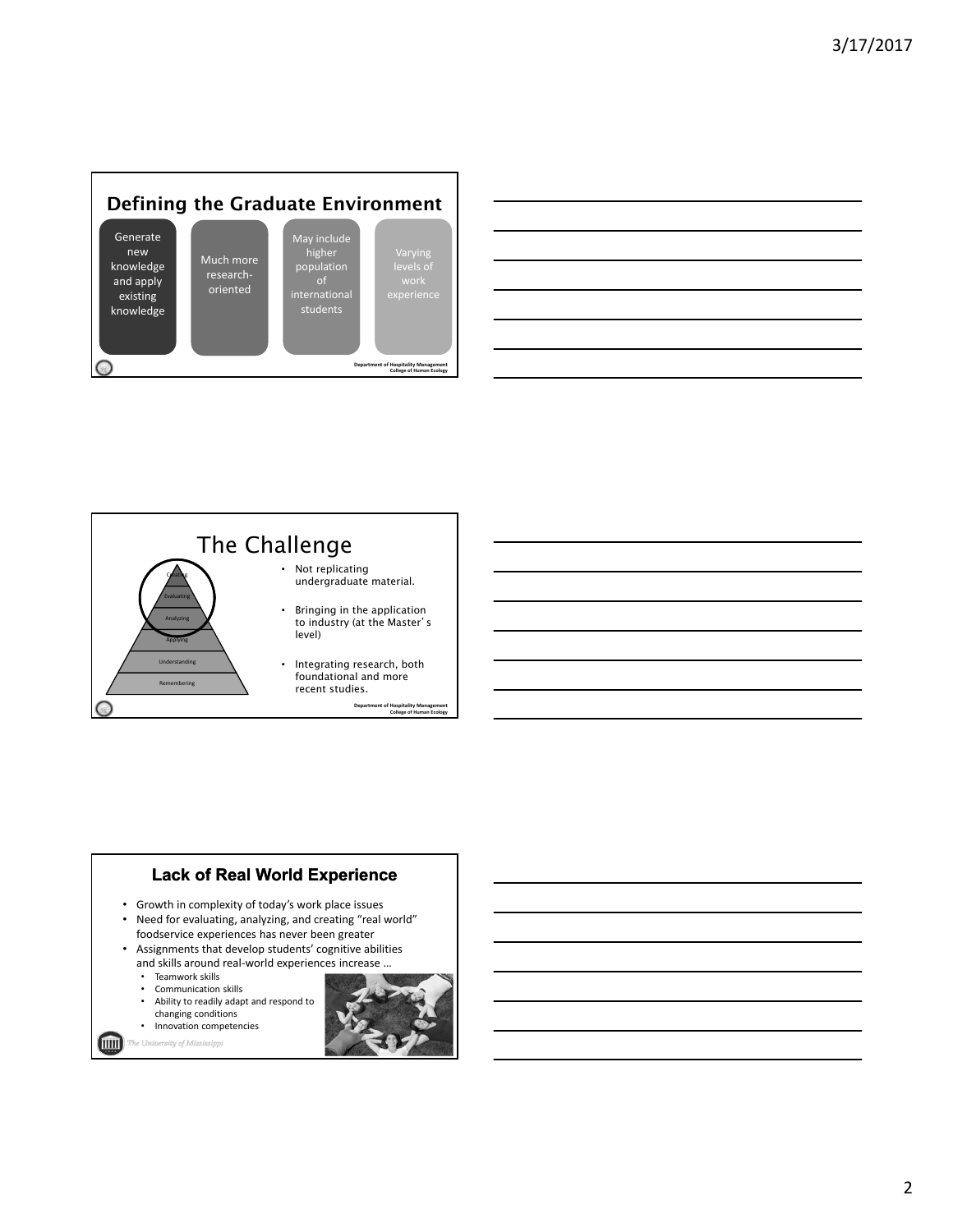#### **Advanced Foodservice Menu Assignment**

- *Background:*
	- While graduate students may have undergraduate courses in food preparation, procurement, quantity foods, and food systems they often lack real‐world operational experience beyond undergraduate labs.
- *Assignment:*
	- Menu from 2 "real" foodservice companies, one commercial and one non commercial
	- Based on type of customers/guests/patients, analysis of similarities and differences in menu and delivery modes

(IIIII) .<br>The University of Mississippi

### **Advanced Foodservice Menu Assignment – Cont'd**

- Create FOH and BOH layouts, processes, and flow used to prepare and deliver each type of menu
- Identify major ingredients in 3 most unique menu items, locating reasonable suppliers for the ingredients and analyzing ingredient specs and costs
- Analyze various equipment focusing on unique or specialty equipment

– Analyze at least 3 menu considerations that are dealt with in each operations (i.e., religion, culture/ethnicity,

caloric/nutrition, allergy/food sensitivities, organic, etc.

(mm)

ity of Mii

#### **Advanced Foodservice Project Management Assignment**

• *Background:*



• *Assignment:* – In advance, read articles from the literature about sustainability incorporated into University